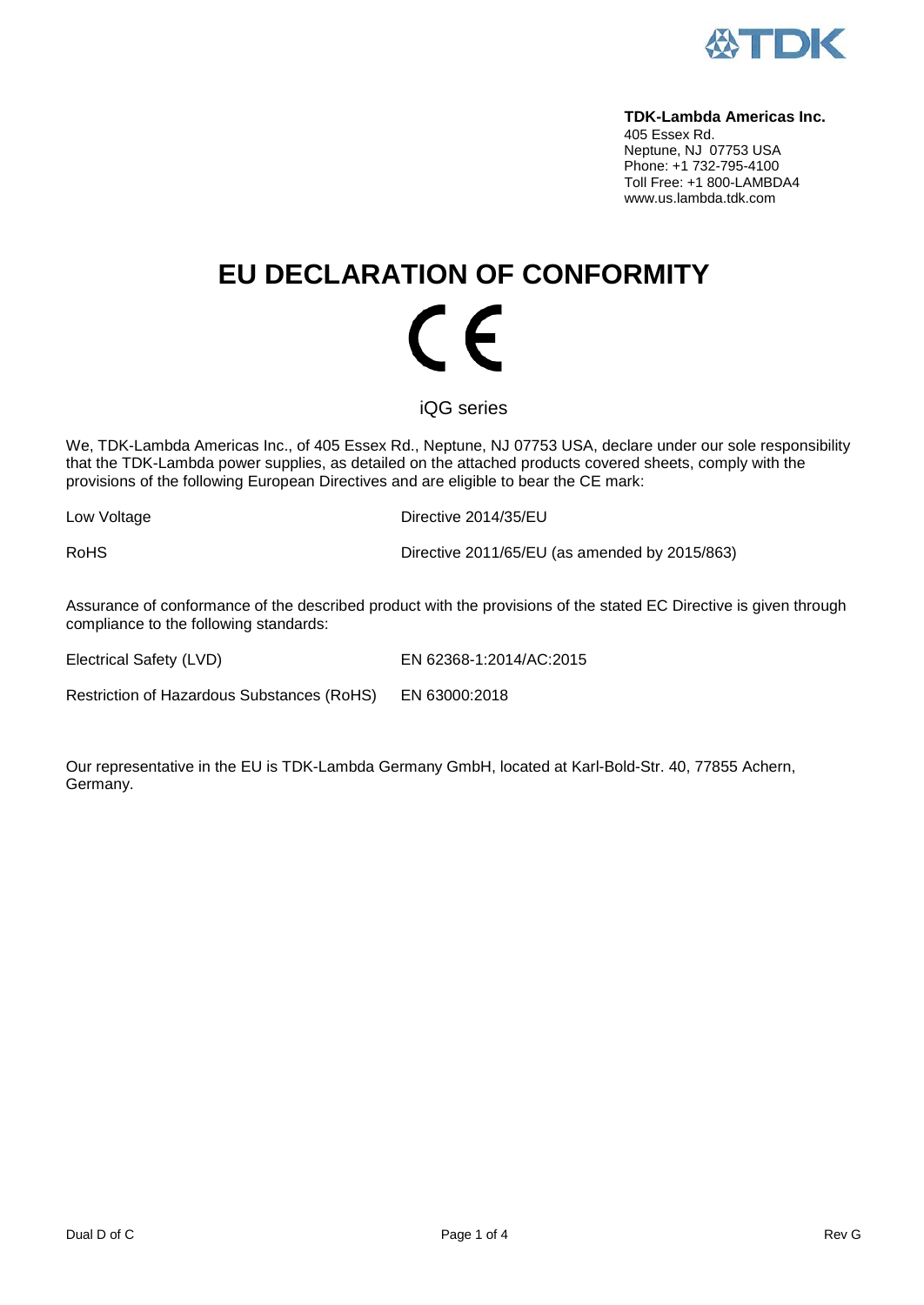

#### **TDK-Lambda Americas Inc.**

405 Essex Rd. Neptune, NJ 07753 USA Phone: +1 732-795-4100 Toll Free: +1 800-LAMBDA4 www.us.lambda.tdk.com

## **UK DECLARATION OF CONFORMITY**



iQG series

We, TDK-Lambda Americas Inc., of 405 Essex Rd., Neptune, NJ 07753 USA, declare under our sole responsibility that the TDK-Lambda power supplies, as detailed on the attached products covered sheets, comply with the provisions of the following European Directives and are eligible to bear the UKCA mark:

Electrical Equipment (Safety) Regulations 2016

Restriction of the Use of Certain Hazardous Substances in Electrical & Electronic Equipment Regulations 2012

Assurance of conformance of the described product with the provisions of the stated UK Regulation is given through compliance to the following standards:

Electrical Safety EN 62368-1:2014/AC:2015

Restriction of Hazardous Substances (RoHS) EN 63000:2018

Our representative in the UK is TDK-Lambda UK Ltd, located at Kingsley Avenue, Ilfracombe, Devon, EX34 8ES, UK.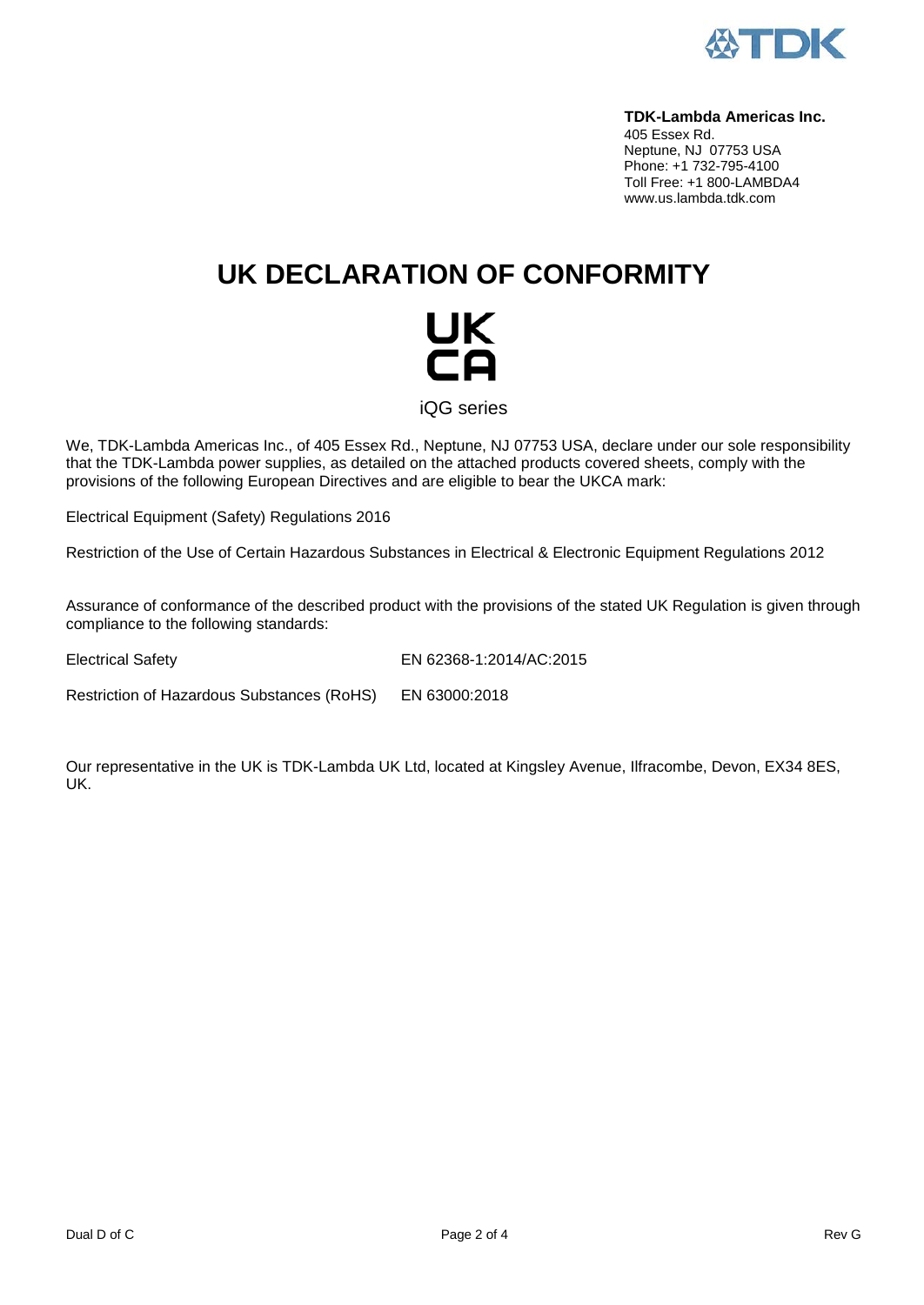

### **iQG series – Products Covered**

iQG480xxAyyyV-zzz-R,

iQG4N0xxAyyyV-zzz-R,

iPAQGxxxx-R

Where: xx = 25 through 50 yyy = 080 through 120 zzz = any combination of numbers or alphanumeric characters. xxxx = any combination of numbers or alphanumeric characters. -R to denote RoHS compliance